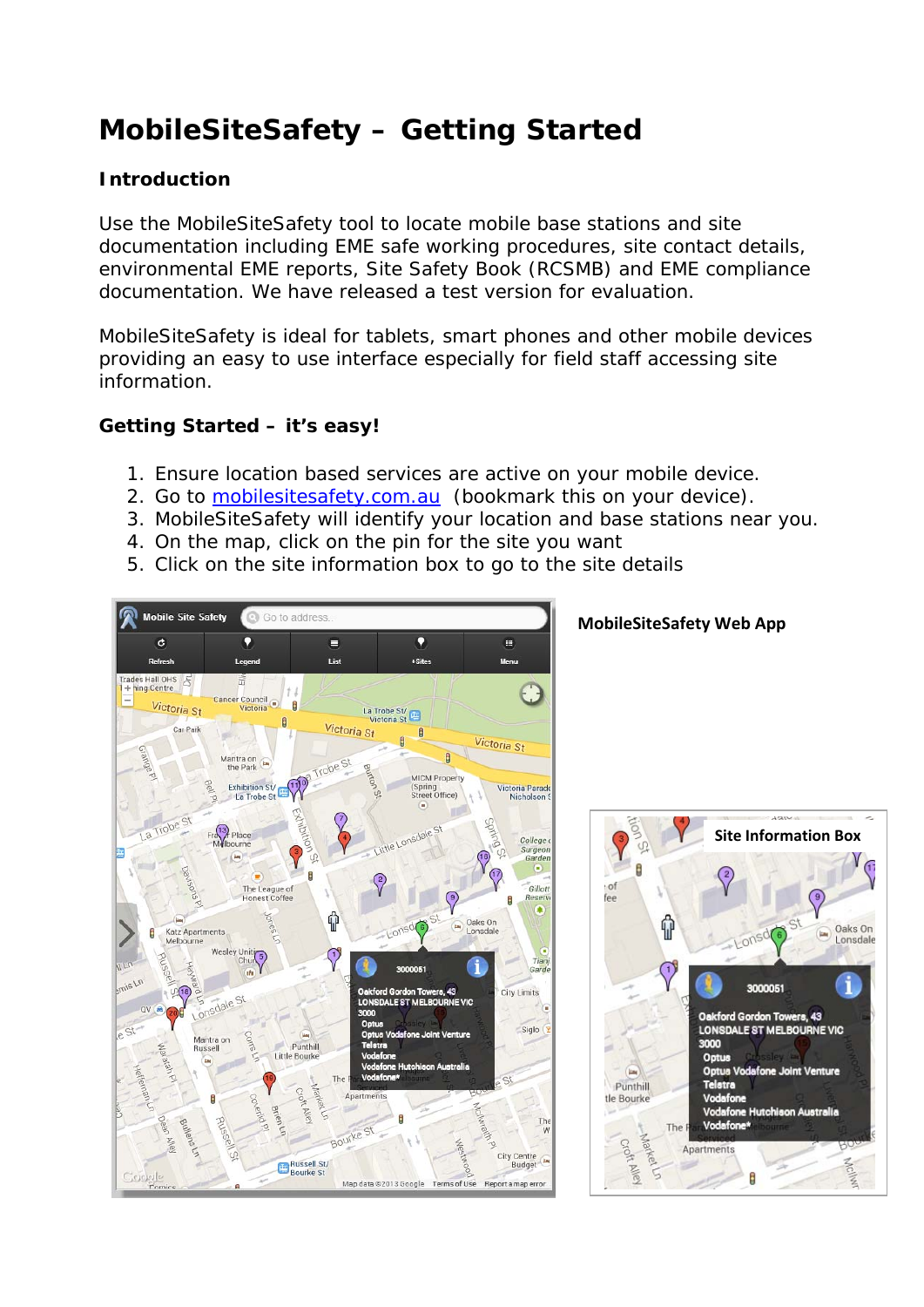#### **EME Safe Work Procedures and Log In**

MobileSiteSafety uses the Radio Frequency National Site Archive (RFNSA).

- 1. The safety procedures are listed under EME Safe Work Procedures button
- 2. Login using your RFNSA username and password, or
- 3. If you don't have a login, contact the facility manager (or carrier)